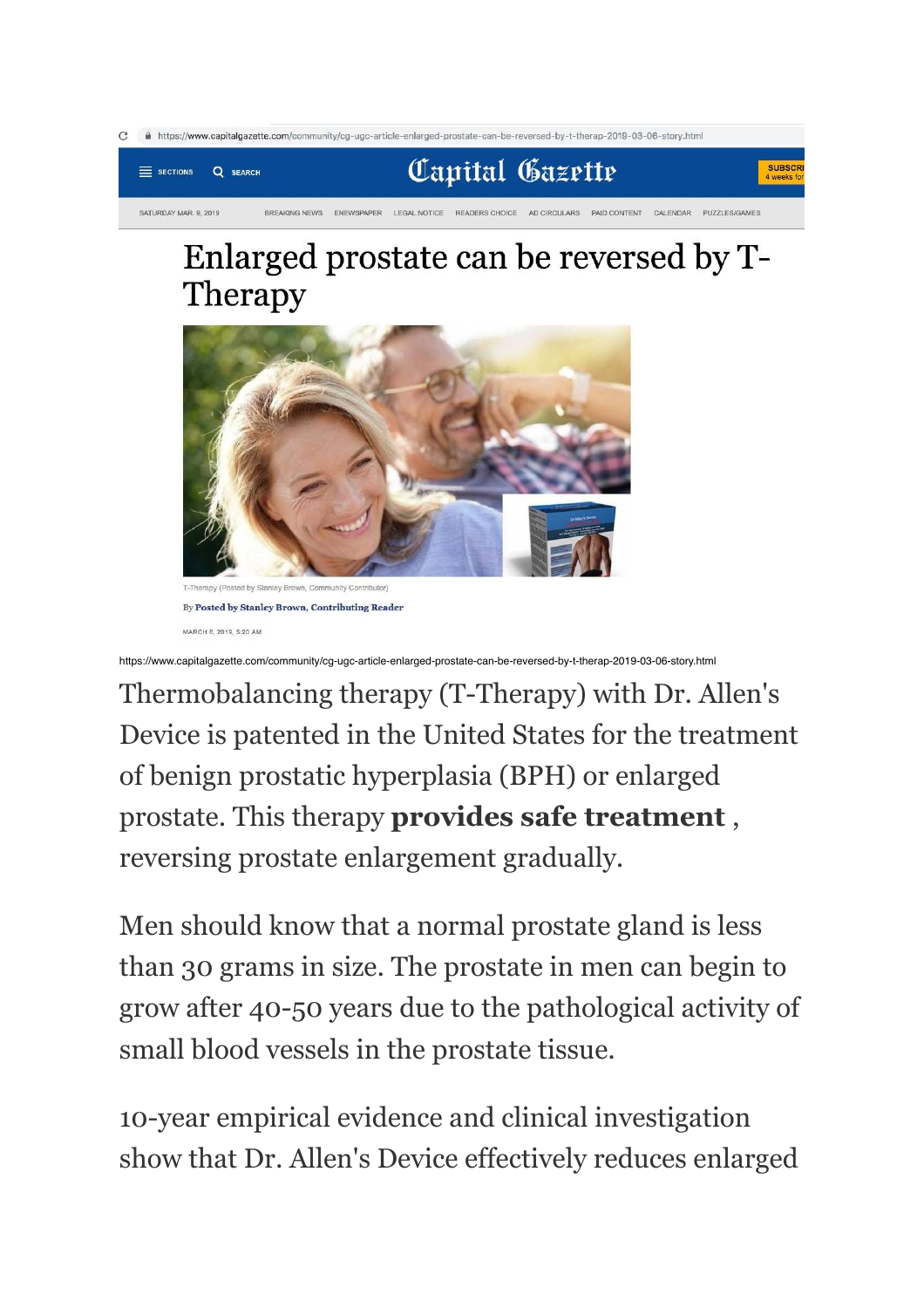prostate volume, reducing annoying symptoms, such as frequent urination, getting up frequently at night to urinate, weak stream of urine, etc.

### **1. Urinary problems due to BPH**

As the prostate becomes larger, it begins to squeeze the urethra. Compression of the urethra partially blocks the flow of urine. The muscles around the urethra contract, making it more difficult for the urethra to relax and allow the urine to flow.

An enlarged prostate causes the bladder to squeeze more urine through the newly-reduced urethra, making it difficult to urinate. Leaving this enlarged prostate symptom without treatment can lead to acute urinary retention, a complete cessation of urination. Therefore, this condition must be considered in time.

A recent scientific article: Thermobalancing therapy as Self-management tool, states that by using this therapy, as the first line of treatment for enlarged prostate or BPH, **men can reduce enlarged prostate themselves at home** and avoid serious side effects and complications caused by BPH drugs or surgical interventions.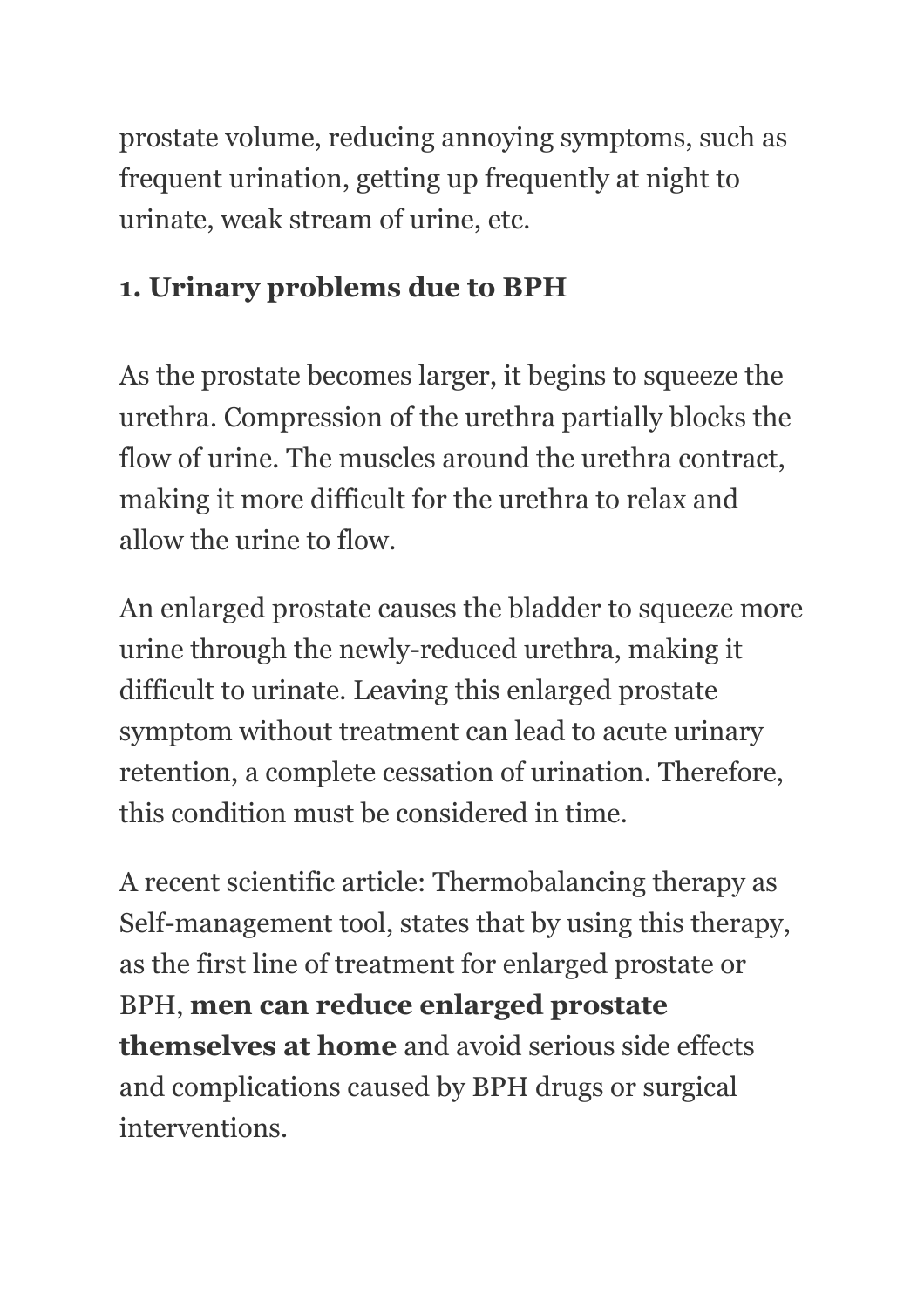## **2. BPH drugs and surgeries of are risky and costly**

.

Two types of drugs are prescribed to men with BPH: alpha-blockers such as: tamsulosin, terazosin, doxazosin, and alfuzosin; or 5-alpha-reductase inhibitors, such as finasteride and dutasteride, Avodart and Proscar. In the last decade; often both medications are prescribed simultaneously.

The use of these BPH drugs can cause **serious side effects such as weakness, tiredness, retrograde ejaculation, impotence, diabetes** . The surgeries, even minimally invasive, are responsible for irreversible complications.

Furthermore, the medical and surgical interventions due to enlarged prostate are costly. The article: Medical therapy versus transurethral resection of the prostate (TURP) for the treatment of symptomatic BPH, stated that BPH medical management was more cost saving than TURP. But the article: Pharmacotherapy vs surgery as initial therapy for patients with moderate-to-severe BPH, stated that surgery is cost-effective as initial therapy for BPH.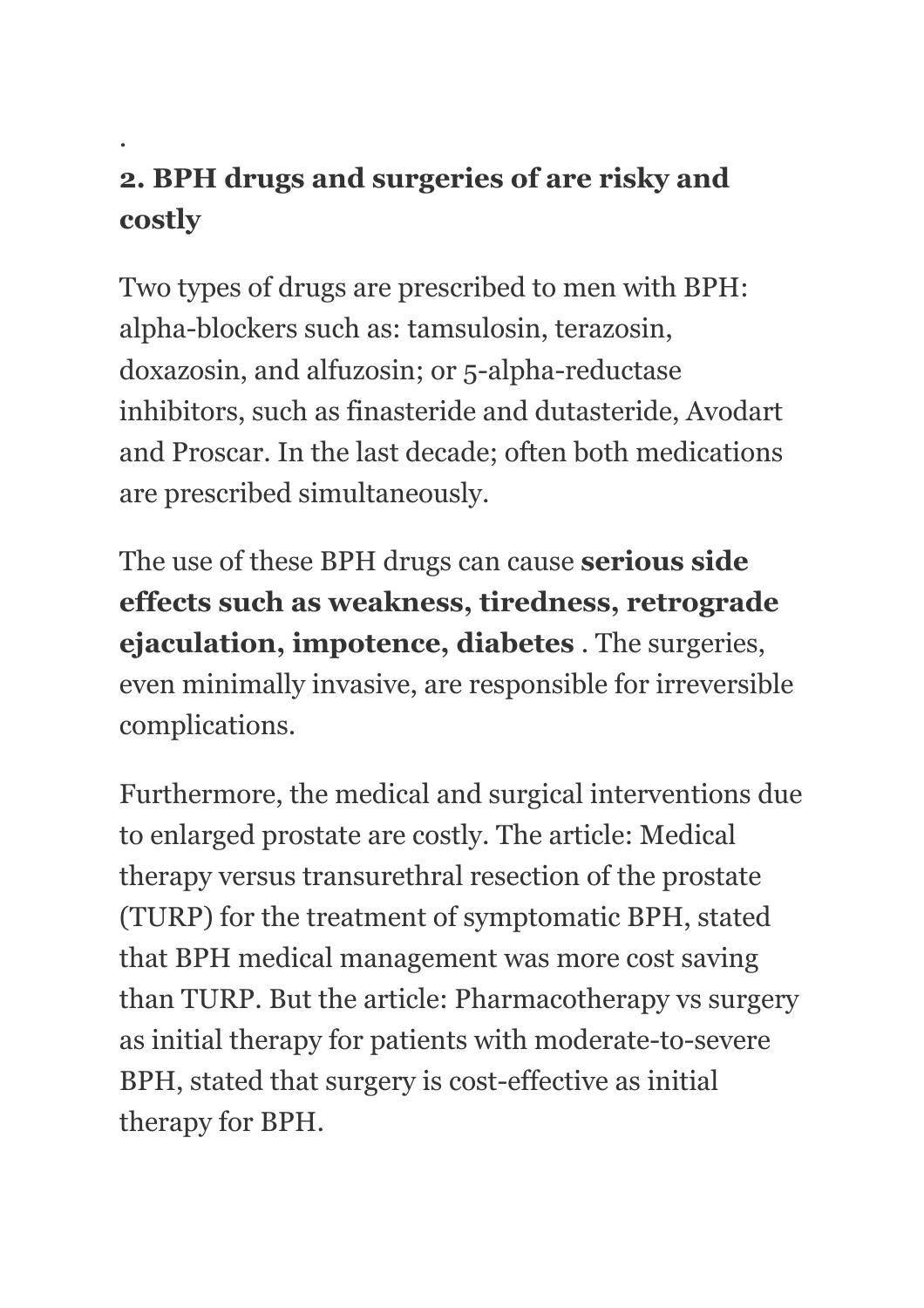Thus, BPH drugs and surgeries may cause serious adverse events and complications, which can cause depression in about 25% of men. This new problem may significantly reduce quality of life in men and affect their families.

# **3. Efficacy and cost-effectiveness of new T-Therapy**

A clinical study on Thermobalancing therapy in 124 men with BPH demonstrates that Dr Allen's Device decreases urinary symptoms and improves quality of life by eliminating problems at the vascular level in the affected prostate tissue, stopping prostate enlargement.

**Dr Allen's Device with the price less than \$US 200** compares favourably with all others treatment options for prostate enlargement or BPH. At the same time annual costs related to BPH medical treatment ca reach \$US 2.000, and surgical interventions can cost \$US 10.000 and more.

Since Dr Allen's Device is a class I medical device, everyone can use it at home without worrying, as this treatment is harmless. Thus, Thermobalancing therapy is effective and cost-effective solution for BPH.

## **4. T-Therapy helps to recover from enlarged**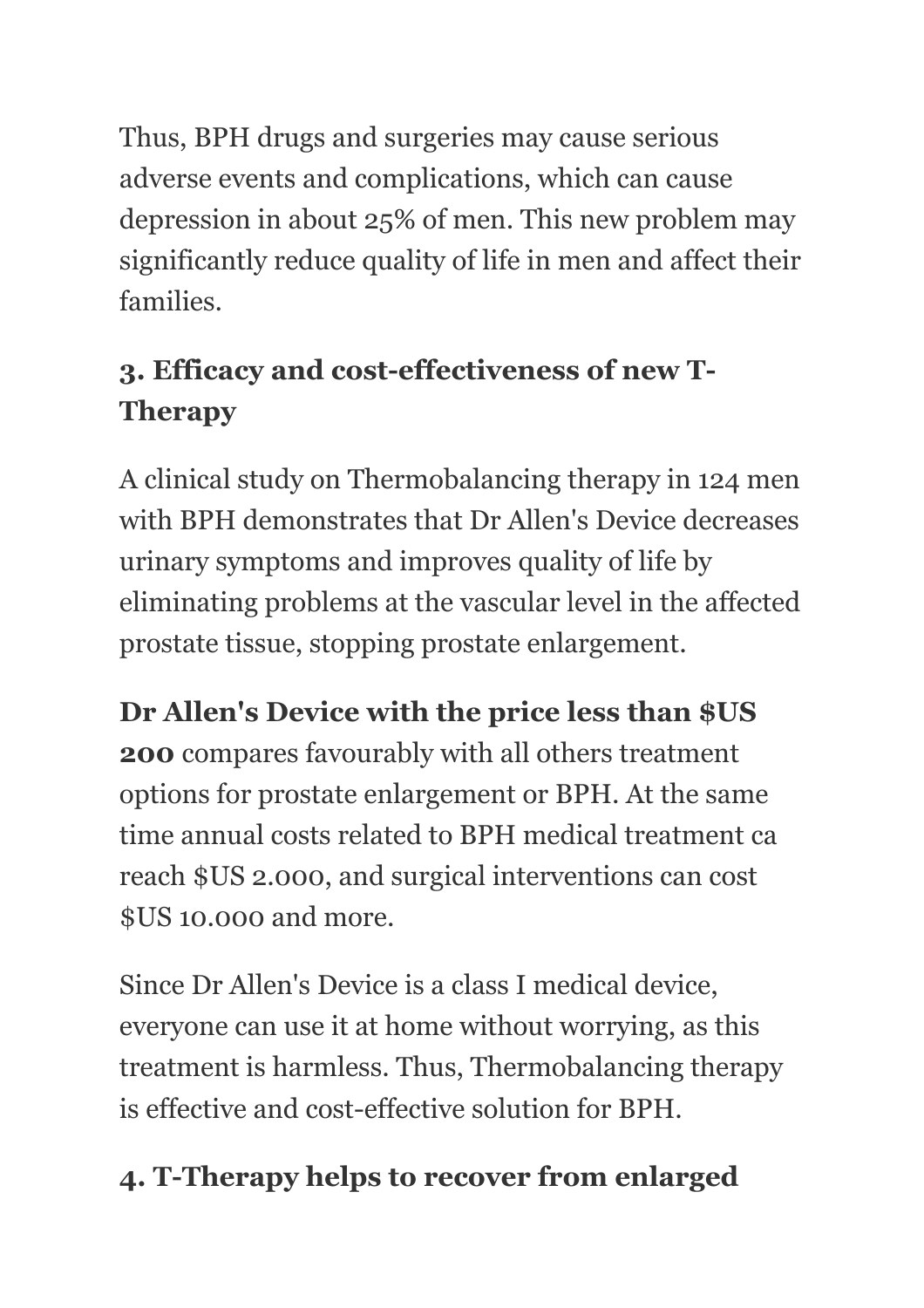#### **prostate**

Enlarged prostate or BPH may affect every older man. BPH is diagnosed in about 50 percent of men between the ages of 50 and 60, and up to 90 percent of men over 80 in the US. Men with BPH usually suffer from lower urinary tract symptoms (LUTS).

In February 2019, Innovative Journal of Medical and Health Science published a new article: The cause of chronic prostatitis and prostate enlargement is a change in the vascular level and requires similar treatment: innovative Thermobalancing therapy, which explains that this unique therapy treats entirely the prostate gland.

According to the scientific investigations, Dr Allen's Device is easy to use as self-management tool for the treatment of enlarged prostate.

## Thus, **Thermobalancing therapy helps men to stay healthy and safe a lot of money.**

Prostate enlargement or BPH is usually a non-lifethreatening condition, so men with enlarged prostate must be prescribed with medications or surgeries with caution, as they can cause new health problems. So, Dr Allen's Device should be performed at an early stage of